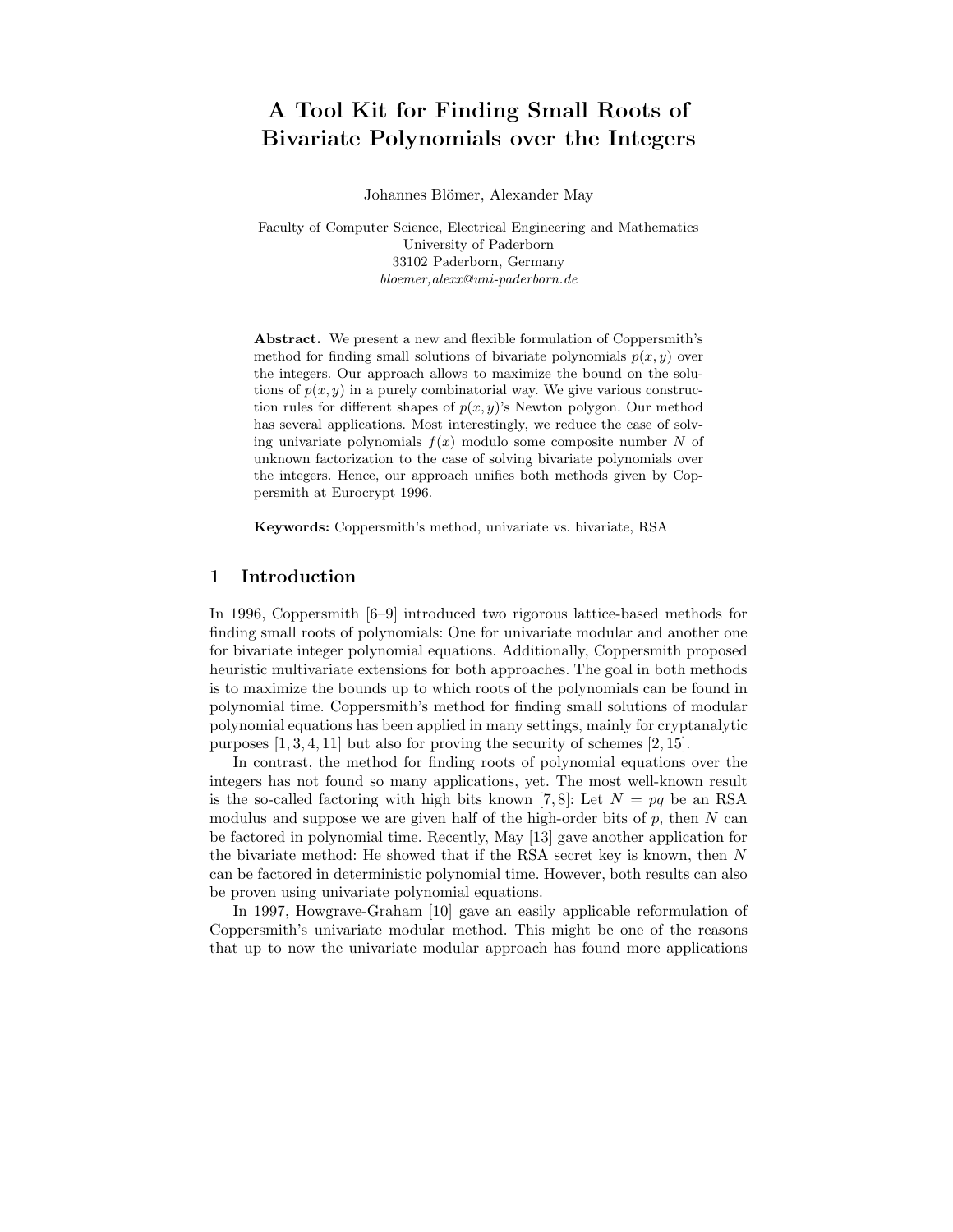than the bivariate integer approach. At Eurocrypt '04, Coron [5] succeeded to give a similar reformulation of Coppersmith's method over the integers.

While it is clear how to optimize a lattice basis for a given univariate polynomial of fixed degree, the construction of an optimal lattice basis for a bivariate polynomial  $p(x, y)$  depends on the monomials that appear in  $p(x, y)$ . Coppersmith [8] analyzed the cases where  $p(x, y)$  either has degree  $\delta$  in x and y separately or degree  $\delta$  in total.

Let us define the Newton polygon of  $p(x, y)$  as the convex hull of the point set

 $\{(i,j) \in \mathbb{N}^2 \mid \text{monomial } x^i y^j \text{ appears in } p(x,y) \text{ with non-zero coefficient}\}.$ 

For  $p(x, y)$  with degree  $\delta$  in each variable separately, the shape of the Newton polygon is a square. For  $p(x, y)$  with total degree  $\delta$ , the shape is an equilateral lower triangle (having his right angle in the lower left corner). These two shapes were also analyzed by Coron [5]. In addition, Coppersmith [8] mentions the case where the maximal degree of  $p(x, y)$  in x is  $\delta_x$  and the maximal degree in y is  $\delta_y$ , which corresponds to a rectangle with side lengths  $\delta_x$  and  $\delta_y$ .

In this work, we provide a method that can be used to analyze arbitrary shapes of the Newton polygon of  $p(x, y)$ . One advantage of our main result is that we can formulate it just in terms of the monomials of  $p(x, y)$ . Although the proof of our main result requires lattice-based techniques, using our theorem the analysis of different shapes of  $p(x, y)$  is purely combinatorial and can be done without any lattice theory. Hence, one can view our approach as a tool kit: If we are given a polynomial  $p(x, y)$ , we can maximize the bounds up to which a solution can be found in polynomial time. More precisely, let  $X$  and Y be upper bounds on the desired roots of  $p(x, y)$ . I.e., we want to find all solutions  $(x_0, y_0)$  such that  $p(x_0, y_0) = 0$  and  $|x_0| \leq X$ ,  $|y_0| \leq Y$ . Our goal is to maximize  $X$  and  $Y$ . The formulation of our main theorem allows to specify this maximization problem as an optimization problem over two sets of monomials. No lattice theory is required and the theorem can be used as a black box for cryptanalysts.

The proof of our main theorem is a variation of Coppersmith's original proof for the bivariate method [8]. We could use Coron's approach [5] for the proof of our result as well, but we prefer Coppersmith's approach since it has a crucial advantage: We usually obtain bounds of the form  $XY \leq W^{g(\delta)-\epsilon}$ , where  $g(\delta)$  is some function in the degree of  $p(x, y)$  in x, y and  $W = ||p(xX, yY)||_{\infty}$  is the maxnorm of the coefficient vector of  $p(xX, yY)$ . The running time of Coppersmith's algorithm is polynomial in  $(\log W, \delta, \frac{1}{\epsilon})$ , while Coron's approach is polynomial in  $(\log W, \delta)$  but exponential in  $\frac{1}{\epsilon}$ . This difference is due to a clever trick of Coppersmith which significantly reduces the dimension of the lattice involved by considering only a certain sublattice.

As applications of our main result, we provide rules to analyze different shapes of a Newton polygon of  $p(x, y)$ , thereby deriving some of the most wellknown cryptographic results of Coppersmith's method. Hence, one can also see our new method as a unifying method for certain different approaches to find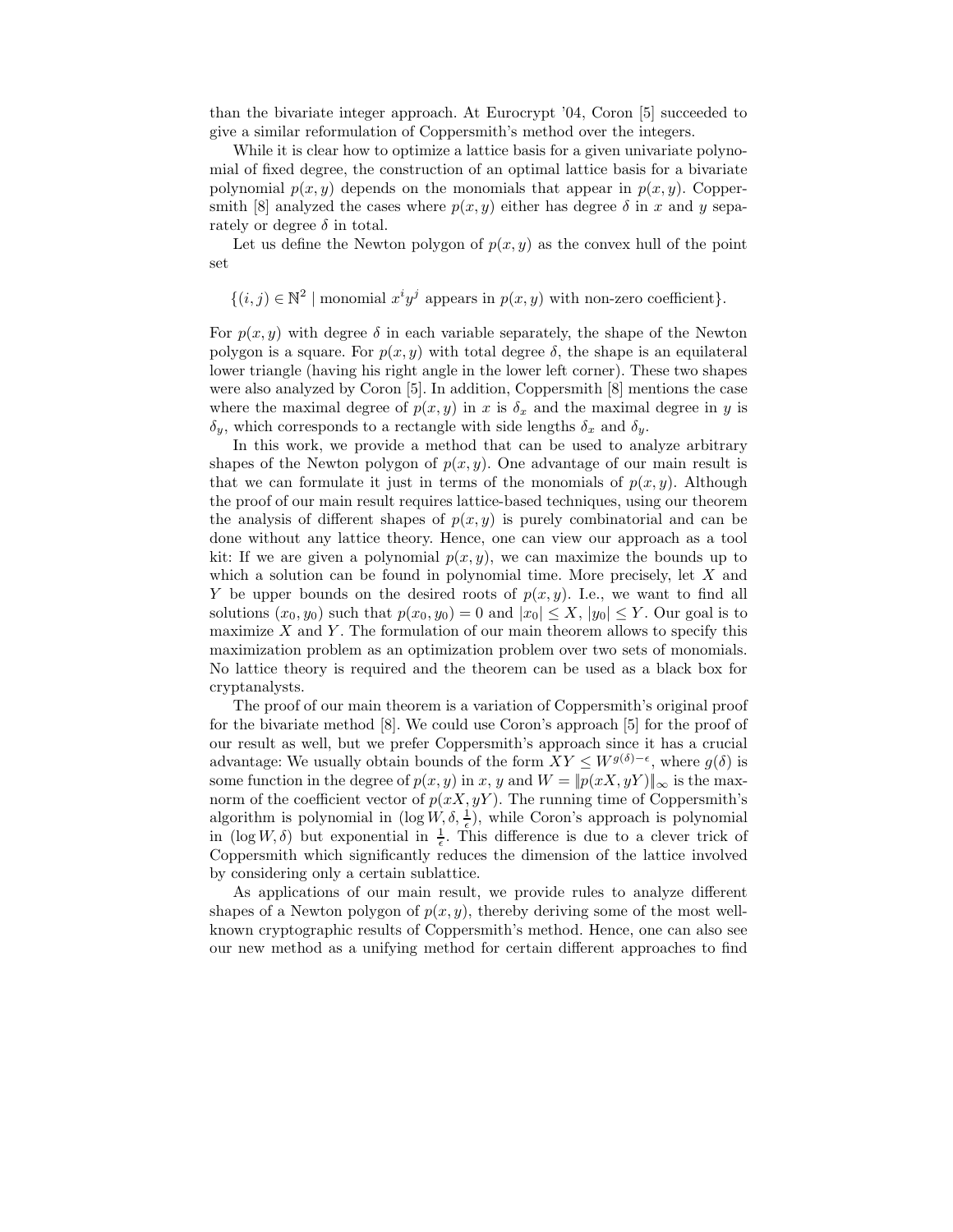small roots of polynomial equations. In particular, we obtain the following results for different shapes of the Newton polygons:

Rectangle: The rectangle can be seen as a warm-up example. Let us define  $W = ||p(xX, yY)||_{\infty}$ . For polynomials of degree  $\delta$  in each variable separately, we show the Coppersmith bound [8]

$$
XY \leq W^{\frac{2}{3\delta}-\epsilon}.
$$

**Lower triangle:** We analyze  $p(x, y)$  with variable degree in x and y. When the total degree of  $p(x)$  is  $\delta$ , we obtain Coppersmith's bound [8]

$$
XY \leq W^{\frac{1}{\delta} - \epsilon}.
$$

Moreover, let us consider a univariate modular polynomial equation  $f(x) =$ 0 mod N, where f has degree  $\delta$ . This can also be written as a bivariate polynomial  $p(x, y) = f(x) - yN$  over the integers. The shape of  $p(x, y)$ 's Newton polygon is also a lower triangle, but with side-lengths  $\delta$  and 1.

Our analysis shows that one can find all roots  $(x_0, y_0)$  of  $p(x, y)$  over the integers provided that

 $|x_0| \leq N^{\frac{1}{\delta}},$ 

which is exactly Coppersmith's result for univariate modular equations [8]. This unifies both approaches of Coppersmith from Eurocrypt '96 [6, 7]: The univariate modular case is already included in the bivariate integer case.

Surprisingly, the lattice basis underlying this result does not use powers of the polynomial  $p(x, y)$ , whereas in the univariate modular case it seems necessary to use powers of  $p(x)$  in order to achieve the bound  $N^{\frac{1}{\delta}}$ .

Upper triangle: To our knowledge, the shape of an upper triangle (where the right angle is in the upper right corner) has not been analyzed in the literature before.

We use this shape to analyze the factorization algorithm for RSA-moduli  $N = p^r q$ ,  $r \ge 1$  of Boneh, Durfee and Howgrave-Graham [4]. In the original work, this is done using a variant of Coppersmith's univariate approach, namely one works modulo the divisor  $p^r$  of N. Interestingly, one can solve equations modulo  $p^r$  although one knows only N. Boneh, Durfee and Howgrave-Graham propose to exhaustively search approximations  $\tilde{p}$  of p. For each guess  $\tilde{p}$ , they try to solve the polynomial equation  $(\tilde{p} + x)^r = 0 \text{ mod } p^r$ , which has the solution  $p - \tilde{p}$ .

Alternatively, for each guess  $\tilde{p}$  we consider the bivariate polynomial  $f(x, y) =$  $(\tilde{p} + x)^{r}y - N$  with the solution  $(x_0, y_0) = (p - \tilde{p}, q)$ . Notice that the shape of  $f(x, y)$ 's Newton polygon is an upper triangle. Our analysis yields the same result as the one in the work of Boneh, Durfee and Howgrave-Graham: One can find the factorization of  $N$  provided that

$$
|x_0| \le N^{\frac{r}{(r+1)^2}}.
$$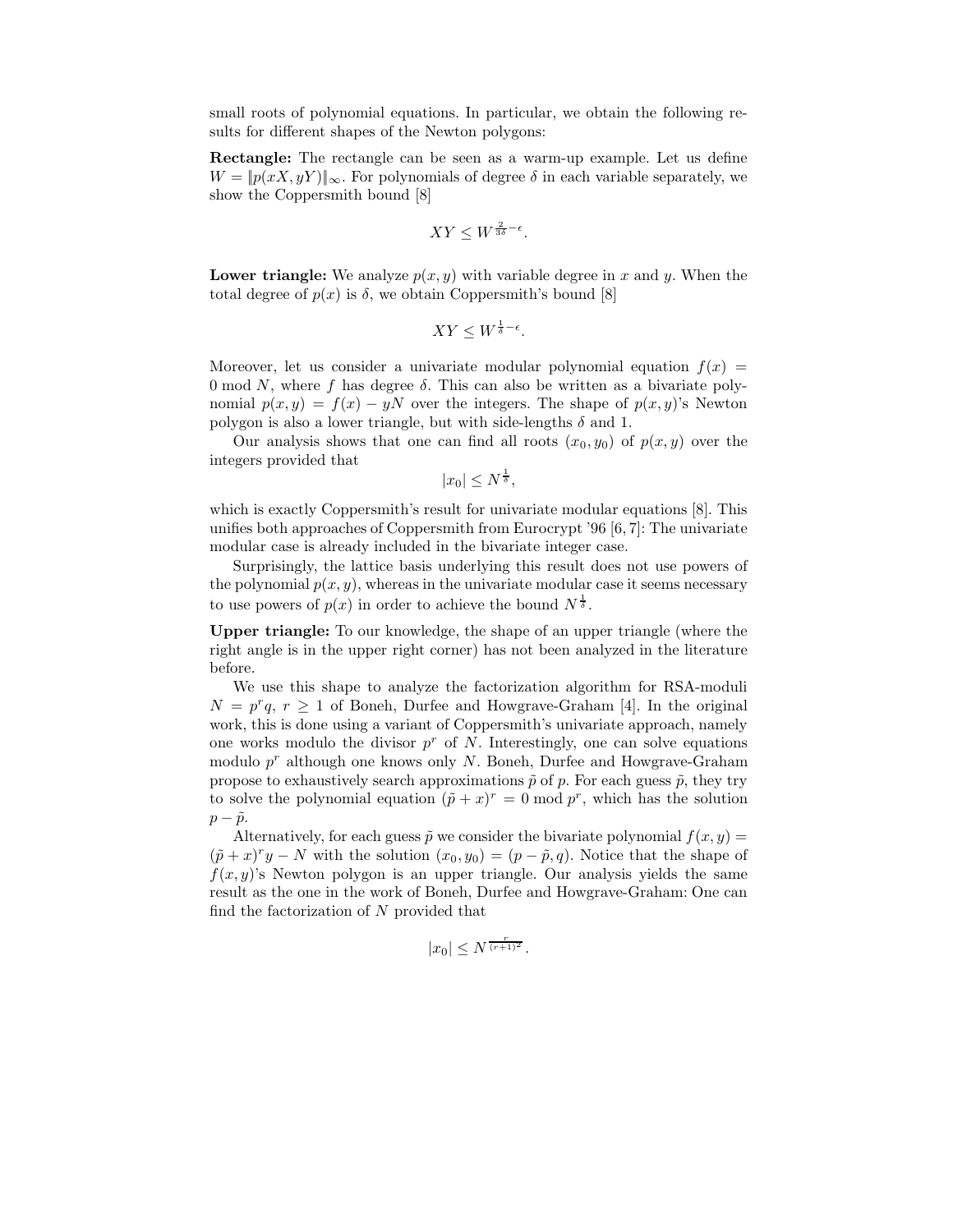Surprisingly, for  $r > 1$  the following approach gives a smaller bound: Compute  $\tilde{q} = \frac{N}{\tilde{p}}$  and try to solve the polynomial  $f'(x, y) = (\tilde{p} + x)^r (\tilde{q} + y) - N$ . Let X, Y be upper bounds on the desired solution  $(x_0, y_0) = (p - \tilde{p}, q - \tilde{q})$ . At first glance, the polynomial  $f'(x, y)$  seems to be superior since we can decrease the size of Y. On the other hand,  $W = ||p(xX, yY)||_{\infty}$  decreases as well and the shape of  $f'(x, y)$ 's Newton polygon now is a rectangle, which has an inferior analysis. These two facts together outweigh the benefit of decreasing  $Y$  and we obtain a smaller bound.

In the case  $r = 1$ , both approaches give the same bound  $|x_0| = |p - \tilde{p}| \le N^{\frac{1}{4}}$ . But still, the first approach should be preferred in practice since it uses a smaller lattice basis. So counterintuitively, one should sometimes ignore information about one variable in order to obtain a better shape of the Newton polygon. As the moral of this story, one should keep in mind that optimizing Coppersmith's bivariate method is not only a matter of optimizing the bounds  $X, Y$ but also of optimizing the structure of the underlying polynomial  $p(x, y)$  itself!

In addition to the results above, we also prove general bounds for univariate polynomials of degree  $\delta$  modulo some divisor b of N. The bounds are functions of the sizes of  $\delta$ , b and N.

Rectangle and lower triangle: As a last example, we show how to combine two basic shapes such that all results for rectangles and/or for lower triangles follow as special cases by parameter settings.

We expect that similar to Coppersmith's approach [8] our bivariate method extends to a heuristic method for general multivariate equations, but we have not checked this so far.

The paper is organized as follows: In Section 2, we give our main result that allows to formulate the maximization problem of  $X$  and  $Y$  as an optimization problem for sets of monomials. In Section 3, we formulate our construction rules for the different shapes of Newton polygons of  $p(x, y)$ . Applications of these shapes are given in Section 4.

### 2 The Main Theorem

In this section we state our main theorem. We also describe the general setting in which we are going to apply the theorem in the following sections. First we need a couple of preliminary remarks and definitions.

Let M be a set of monomials in the variables  $x, y$ . We say that a polynomial  $g(x, y)$  is defined over M or is a polynomial over M iff  $g(x, y)$  can be written as

$$
g(x,y) = \sum_{\mu \in M} c_{\mu} \mu, c_{\mu} \in \mathbb{Z}.
$$

The proof of our main result uses a certain resultant that is required to be nonzero. In order to prove this property, the following definition is going to be useful. Later we will elaborate on this definition.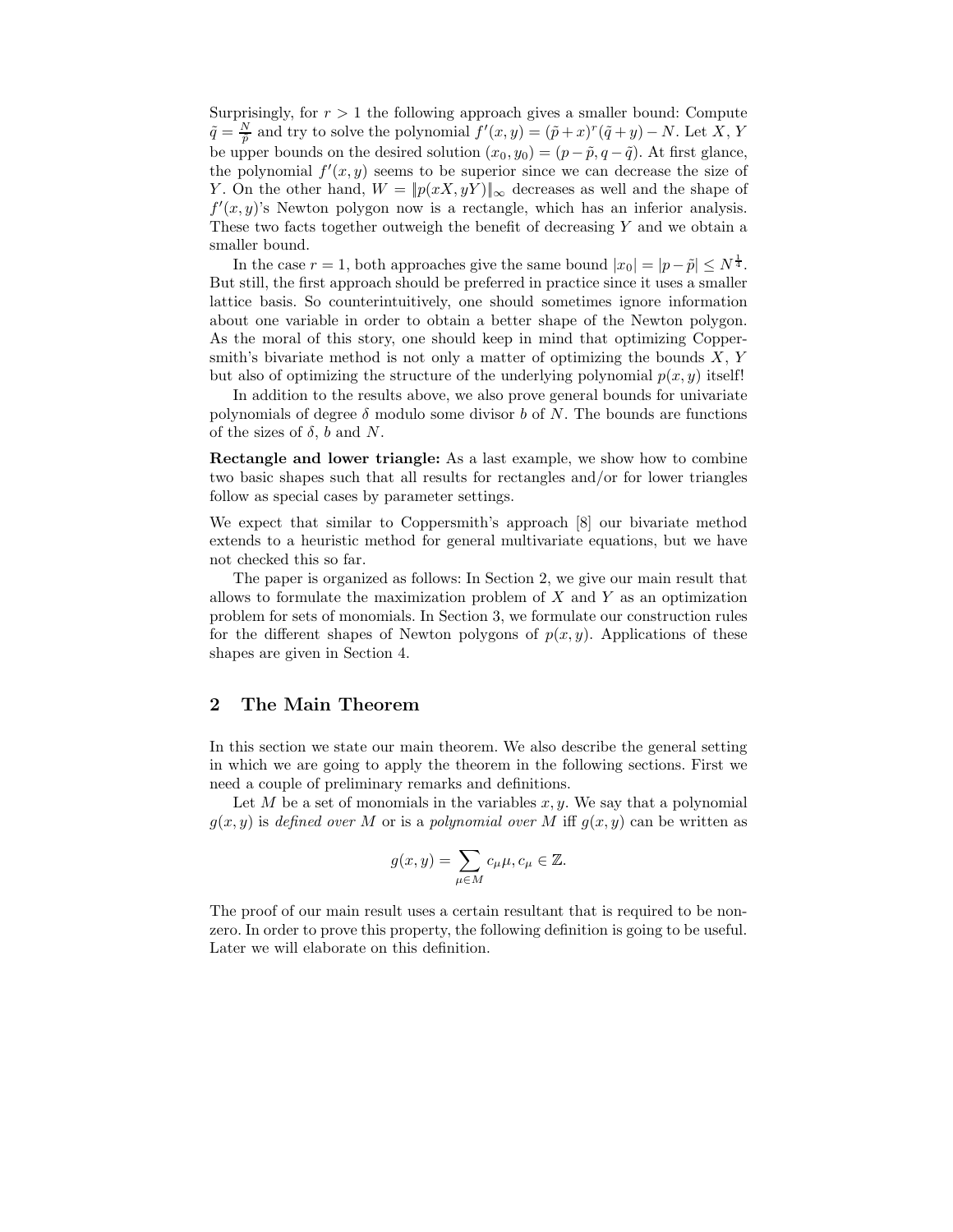**Definition 1** Let  $p(x, y)$  be a bivariate integer polynomial and S, M be finite non-empty sets of monomials in the variables  $x, y$ . The sets  $S, M$  are called admissible for  $p(x, y)$  iff

- 1. For every monomial  $\alpha \in S$  the polynomial  $\alpha \cdot p(x, y)$  is defined over M.
- 2. For every polynomial g defined over M, if  $g(x, y) = f(x, y) \cdot p(x, y)$  for some polynomial f, then f is defined over S.

We say that an integer polynomial  $p(x, y) \in \mathbb{Z}[x, y]$  is *irreducible* if  $p(x, y) =$  $f(x, y) \cdot g(x, y)$  with  $f(x, y), g(x, y) \in \mathbb{Z}[x, y]$  implies that either  $f(x, y) = \pm 1$  or  $g(x, y) = \pm 1$ . In particular, the gcd of all coefficients of an irreducible polynomial  $p(x, y)$  must be 1.

Using these definitions we can already state our main theorem. Its proof can be found in the full version of the paper.

**Theorem 2** Let  $p(x, y) \in \mathbb{Z}[x, y]$  be an irreducible integer polynomial in two variables with degree at most  $d_x, d_y \geq 1$  in the variables x and y, respectively. Let  $X, Y \in \mathbb{N}$  and set  $W := ||p(xX, yY)||_{\infty}$ . Furthermore let  $S, M, S \subseteq M$ , be admissible for  $p(x, y)$ . Set

$$
s := |S|, \qquad m := |M|
$$

$$
s_x := \sum_{x^i y^j \in M \setminus S} i, \qquad s_y := \sum_{x^i y^j \in M \setminus S} j.
$$

All pairs  $(x_0, y_0) \in \mathbb{Z}^2$  satisfying

$$
p(x_0, y_0) = 0
$$
 with  $|x_0| \le X, |y_0| \le Y$ 

can be found in time polynomial in  $m, d_x, d_y$  and  $log(W)$  provided

$$
X^{s_x}Y^{s_y} < W^s \cdot 2^{-(8+c)sd_xd_y},\tag{1}
$$

where we assume that  $(m - s)^2 \leq csd_xd_y$  for some constant c.

In the following we call elements of the set S shift monomials. The set S itself will be called the set of shift monomials. Let us describe how we are going to apply Theorem 2. To do so, we will identify sets of monomials with sets in the Euclidean plane  $\mathbb{R}^2$ . More precisely, for a set A of monomials in two variables  $x, y$  we define  $\{(i, j) \in \mathbb{N}^2 | x^i y^j \in A\}$  and the convex hull conv $(\{(i, j) \in \mathbb{N}^2 | x^i y^j \in A\})$  $\mathbb{N}^2|x^iy^j \in A\}$  of this set. To simplify the notation we call these sets A as well. It will always be clear from the context whether we talk about a set of monomials or about the corresponding sets in the plane. Next, for a polynomial  $g(x, y) = \sum c_{ij} x^i y^j, c_{ij} \in \mathbb{R}$  we define a convex set  $N(g)$  in the Euclidean plane, called the Newton polygon of g. We set

$$
N(g) := \text{conv}\{(i, j) \in \mathbb{N}^2 | c_{ij} \neq 0\}.
$$

The Newton polygon of the polynomial  $p(x, y) = 2+y+3xy$  is depicted in Fig. 1.

Now suppose we want to use Theorem 2 to determine roots of some polynomial  $p(x, y)$ . Of course, we want to choose the bounds X, Y as large as possible.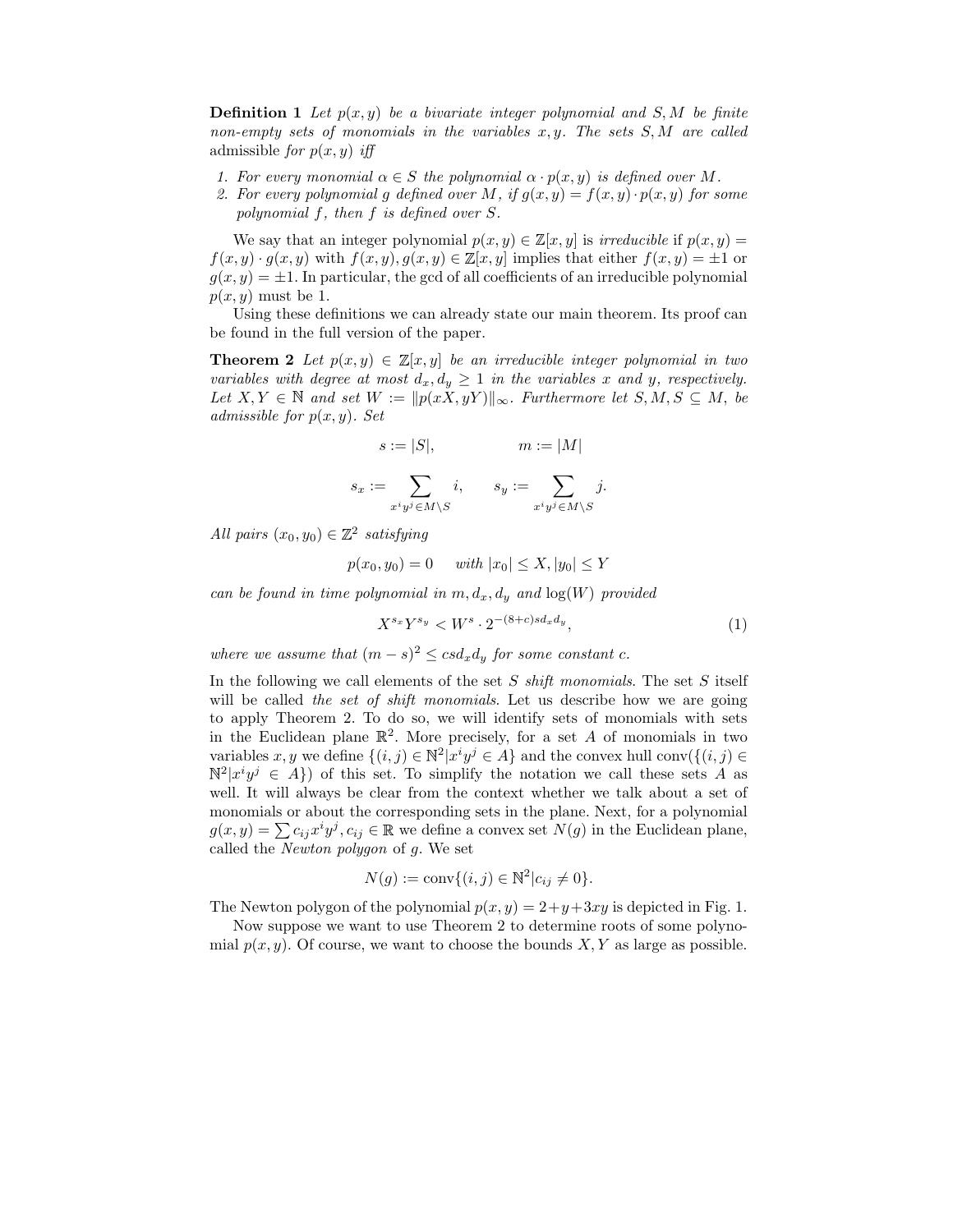To do so, we need to choose sets  $S$  and  $M$  carefully under the constraint that  $S, M$  are admissible for  $p(x, y)$ . Once we have chosen S, there is an obvious choice for  $M$  in order to guarantee the first property in Definition 1. That is, we choose  $M$  as the set of monomials  $x^i y^j$  such that  $(i, j)$  lies in the so-called Minkowski sum  $N(p) + S$  of the Newton polygon  $N(p)$  and S. Here the Minkowski sum  $A + B$  of two sets  $A, B$  in  $R^2$  is defined as



Fig. 1. Newton polygon of  $2 + y + 3xy$ 

$$
A+B := \{(a_1, a_2) + (b_1, b_2) \mid (a_1, a_2) \in A, (b_1, b_2) \in B\}.
$$

As will be seen in our applications of Theorem 2, setting  $M := N(p) + S$  will usually lead to a pair  $S, M$  of sets of monomials that also satisfies the second property of Definition 1, i.e.  $S, M$  will be admissible for the polynomial  $p(x, y)$ .

It remains to explain how to choose S in order to achieve large bounds  $X, Y$ , that satisfy Equation (1) in Theorem 2. Choosing good sets S requires a trade-off between the size s of S and the quantities  $s_x, s_y$  that depend on monomials in  $M \setminus S$ , where  $M = N(p) + S$ . We want s to be large, while  $s_x$  and  $s_y$  should stay relatively small. We have no provable method to find optimal sets S. However, the following general strategy proves to be successful.

We consider a whole class of sets  $S$ , that may be parametrized by several parameters. The shape of these sets resembles  $N(p)$ . Given these parametrized sets we determine the values  $s, s_x, s_y$  as functions of the parameters used to describe the sets. Finally, based on Equation (1) we determine the optimal setting for our parameters in order to get sets  $S, M$  and large bounds  $X, Y$  satisfying the conditions of Theorem 2.

### 3 The Constructions

Let us explain the construction of parametrized sets  $S$  for a few important shapes of Newton polygons  $N(p)$  of polynomials  $p(x, y)$ . Applications of these examples and analysis of the bounds for  $X$  and  $Y$  that we can derive using these constructions will be given in the following section. First we define some important geometric shapes.

Definition 3 In the following all parameters are real positive numbers.

- 1. Sets  $R(a, b) := \{x^i y^j \mid 0 \le j \le a, 0 \le i \le b\}$  are called rectangles.
- 2. Sets  $L(c, a, \lambda) := \{x^{c+i}y^j \mid 0 \le j \le a, 0 \le i \le \lambda(a-j)\}\$  are called lower triangles.
- 3. Sets  $U(c, a, \lambda) := \{x^{c+i}y^j \mid 0 \le j \le a, 0 \le i \le \lambda j\}$  are called upper triangles.
- 4. Sets  $E(c, a, \lambda) := R(a, c) \cup L(c, a, \lambda)$  are called extended rectangles.

Illustrations for these definitions are given in Fig. 2. With these definitions we can state our main constructions.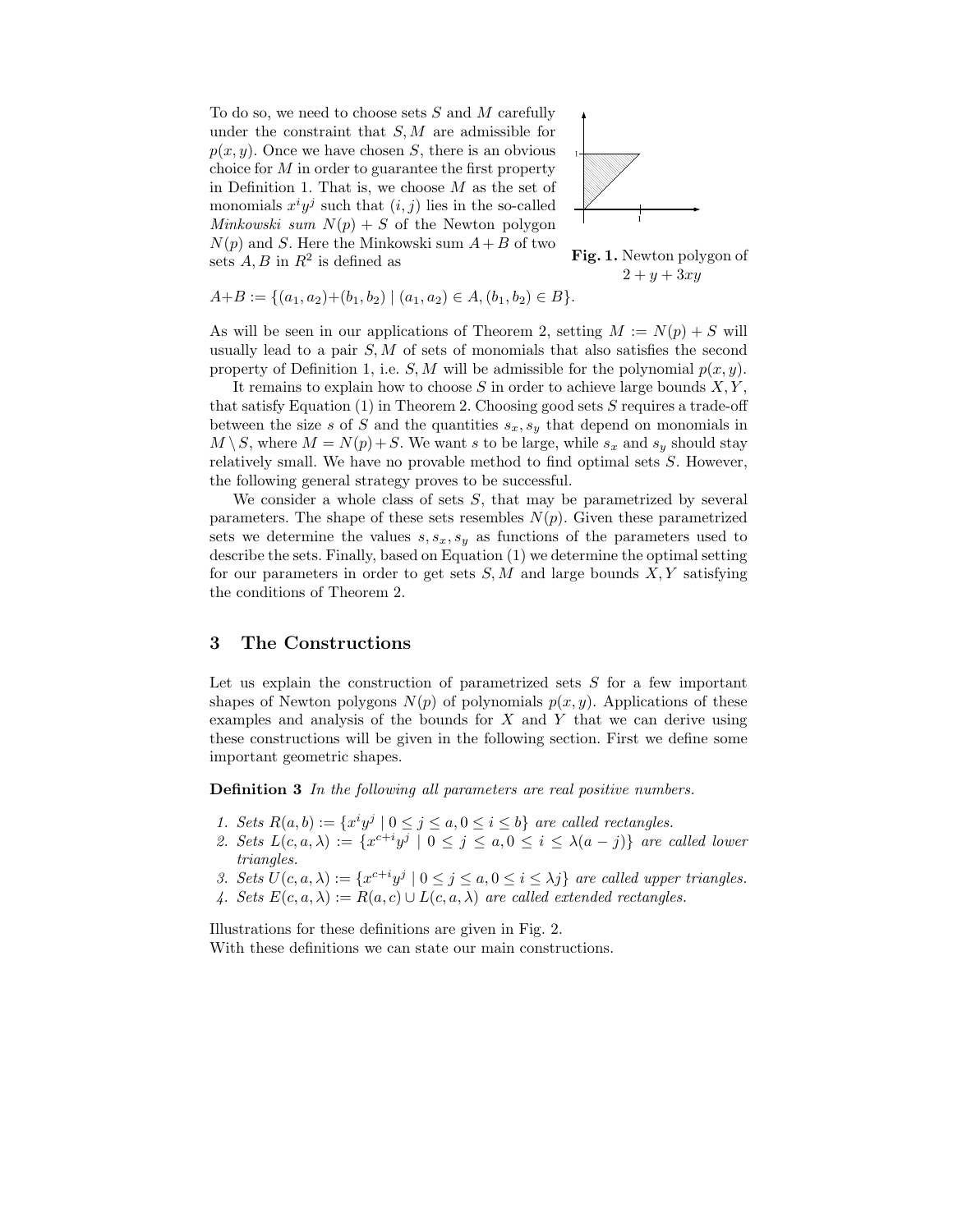

Fig. 2. Illustrations for Definition 3

Construction 4 (Rectangle construction) Assume the Newton polygon  $N(p)$ of polynomial  $p(x, y)$  is the rectangle  $R(d, \lambda d), \lambda > 0$ . Then we use sets S such that

$$
x^i y^j \in S \Leftrightarrow (i, j) \in R(k, \gamma k).
$$

Here  $k \in \mathbb{N}$  and  $\gamma > 0$ . Consequently, the sets M of monomials are defined by

$$
x^i y^j \in M \Leftrightarrow (i, j) \in R(k + d, \gamma k + \lambda d).
$$

Furthermore

$$
s = \sum_{j=0}^{k} \sum_{i=0}^{\gamma k} 1,
$$
  
\n
$$
s_x = \sum_{j=0}^{k+d} \sum_{i=0}^{\gamma k + \lambda d} i - \sum_{j=0}^{k} \sum_{i=0}^{\gamma k} i,
$$
  
\n
$$
s_y = \sum_{j=0}^{k+d} \sum_{i=0}^{\gamma k + \lambda d} j - \sum_{j=0}^{k} \sum_{i=0}^{\gamma k} j.
$$

In this construction the parameter  $\gamma$  is used to optimize the bounds X, Y.

In the rectangle construction as well as in the subsequent constructions, the parameter  $k$  is not used to optimize  $X, Y$ . Mainly it is used to control the size of certain low order error terms.

As it turns out the optimal  $\gamma$  is given by  $\sqrt{\lambda}$ , not by  $\lambda$  itself. Using the convex hulls of S and M instead of S, M itself, this construction is shown in Fig. 3.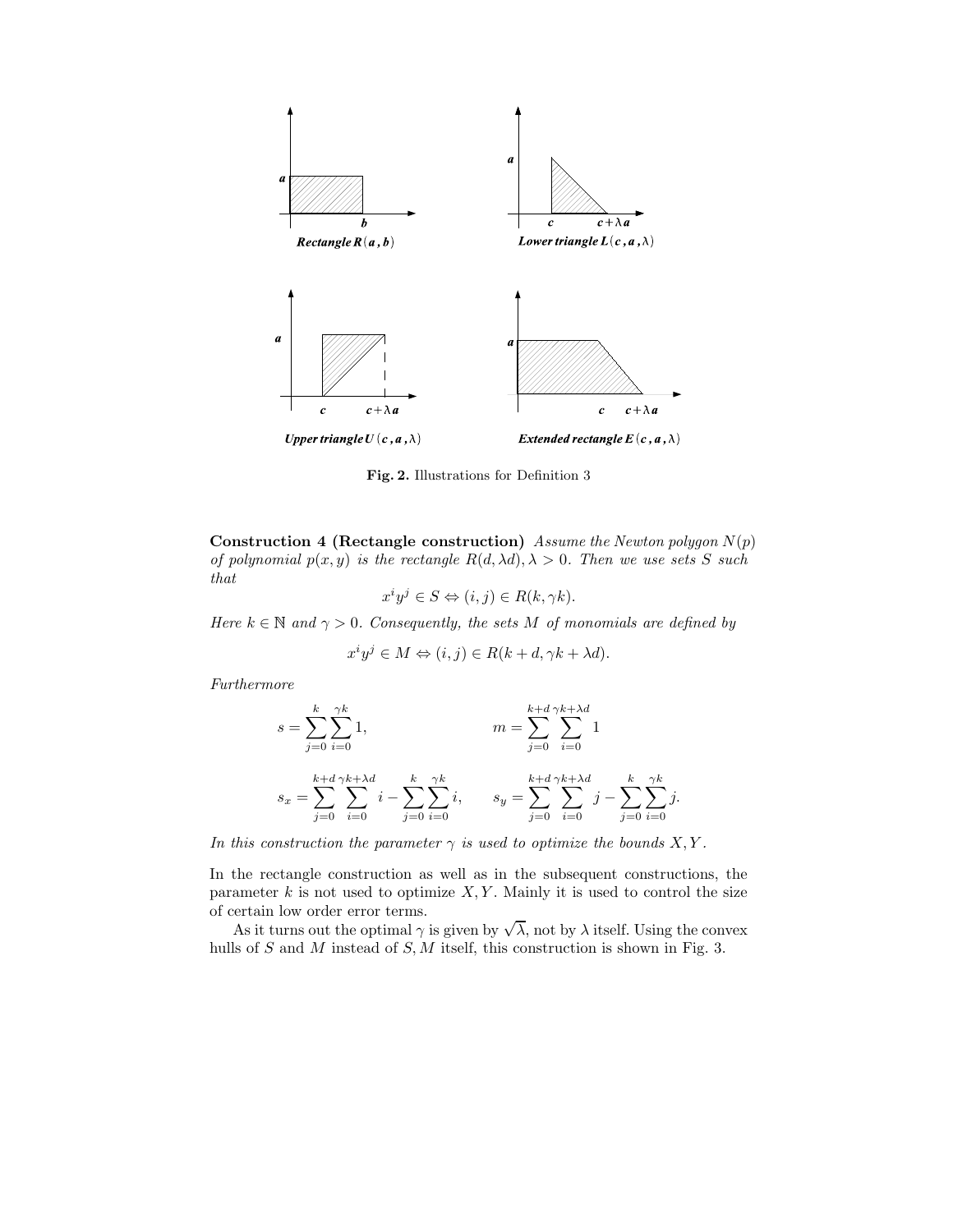

Fig. 3. The rectangle construction

Similarly, we define constructions for the lower and upper triangle, shown in Fig. 4. In the lower triangle construction we need no parameter to optimize the bounds  $X, Y$ .

Construction 5 (Lower triangle construction) Assume the Newton polygon  $N(p)$  of polynomial  $p(x, y)$  is the lower triangle  $L(0, d, \lambda), \lambda > 0$ . Then we use sets S such that

$$
x^i y^j \in S \Leftrightarrow (i, j) \in L(0, k, \lambda).
$$

Here  $k \in \mathbb{N}$ . Consequently, the sets M of monomials are defined by

$$
x^i y^j \in M \Leftrightarrow (i, j) \in L(0, k + d, \lambda).
$$

Using Definition 3, the formulas for  $s, m, s_x$ , and  $s_y$  can expressed in a similar fashion as in the rectangle construction.

Construction 6 (Upper triangle construction) Assume the Newton polygon  $N(p)$  of polynomial  $p(x, y)$  is the upper triangle  $U(0, d, \lambda), \lambda > 0$ . Then we use sets S such that

$$
x^i y^j \in S \Leftrightarrow (i, j) \in R(k, ck) \cup U(ck, k, \lambda).
$$

Here  $k \in \mathbb{N}$  and  $c \geq 0$ . Consequently, the sets M of monomials are defined by

$$
x^i y^j \in M \Leftrightarrow (i, j) \in R(k+d, ck) \cup U(ck, k+d, \lambda).
$$

Again using Definition 3, the formulas for  $s, m, s_x$ , and  $s_y$  can expressed in a similar fashion as in the rectangle construction.

Of course, one can combine some or even all of these constructions into a single construction using several parameters to describe the shapes of  $N(p)$  and S. For example, combining the rectangle and the lower triangle construction leads to the extended rectangle construction. This construction is shown in Fig. 5.

Our applications of Theorem 2 only use the constructions defined above. The following lemma shows that these constructions always yield admissible sets S and M. Hence in the subsequent sections we need not worry about the admissibility of the sets  $S$  and  $M$  that are used.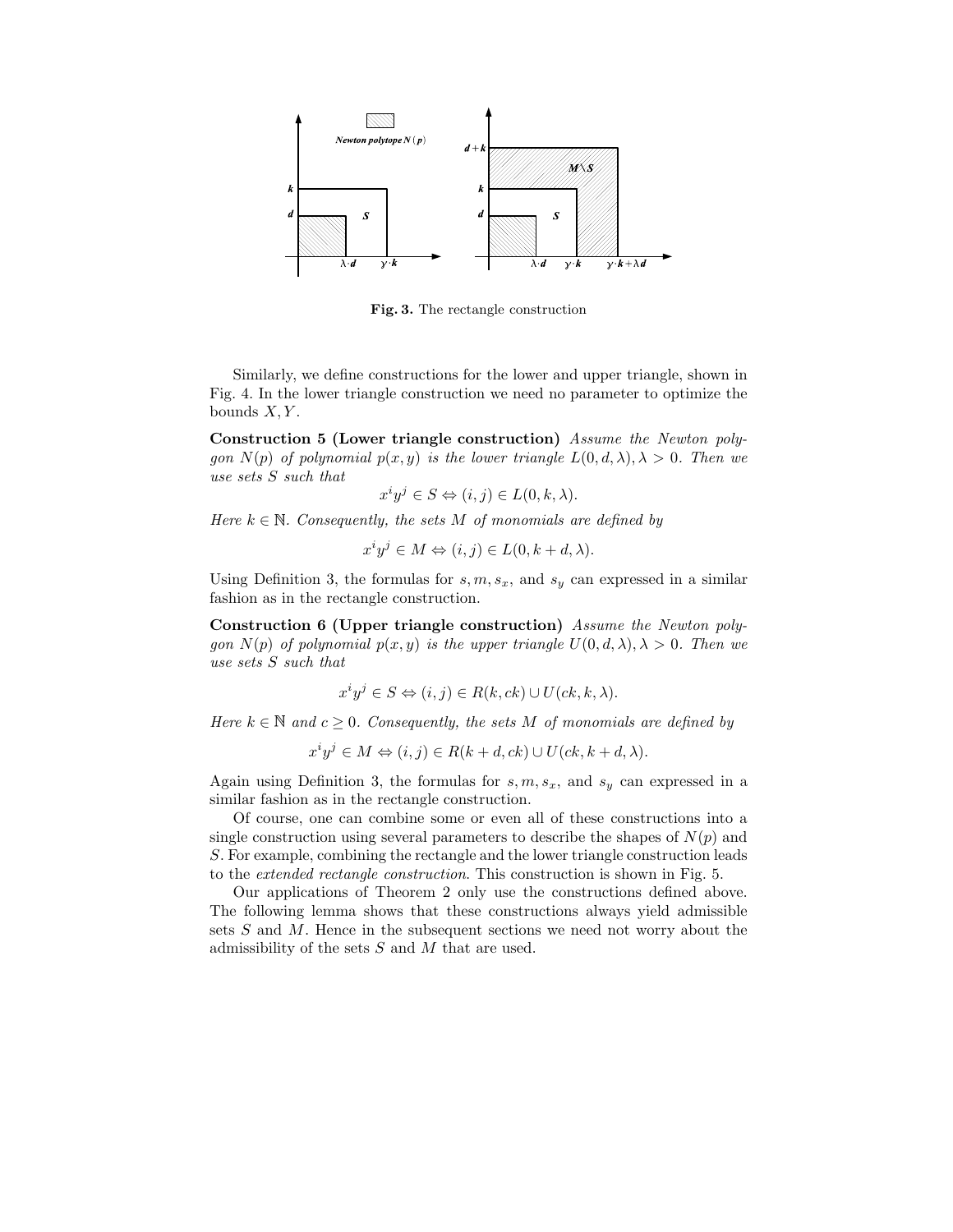

Fig. 4. Lower and upper triangle construction



Fig. 5. The extended rectangle construction

Lemma 7 The rectangle, lower triangle, upper triangle, and extended rectangle constructions as defined above lead to admissible sets S and M for the respective polynomials.

Proof: We only show the lemma for the rectangle construction. The proofs for the other constructions are similar. As mentioned above, since  $M$  is the Minkowski sum of  $N(p)$  and S, the sets  $S, M$  have the first property of Definition 1. To see that  $S, M$  also have the second property, consider a polynomial  $f(x,y) = \sum f_{ij} x^i y^j$  that is not defined over S. We need to show that  $f(x, y) \cdot p(x, y)$  is not defined over M. By  $l_x, l_y$  denote the degree of f in  $x, y$ , respectively. Since  $f(x, y)$  is not defined over S, we have that  $l_x > \gamma k$  or  $l_y > k$ . Since the two cases are symmetric, we only consider the case that  $l_y > k$ .

Let g be maximal over all i with  $f_{il_y} \neq 0$ . Then the coefficient of  $x^{i+\lambda d}y^{l_y+d}$ in  $f(x, y) \cdot p(x, y)$  will be non-zero. Since  $l_y > k$  we get  $l_y + d > k + d$  and  $x^{i+\lambda d}y^{l_y+d} \notin M$ . Hence  $f(x, y) \cdot p(x, y)$  is not defined over M.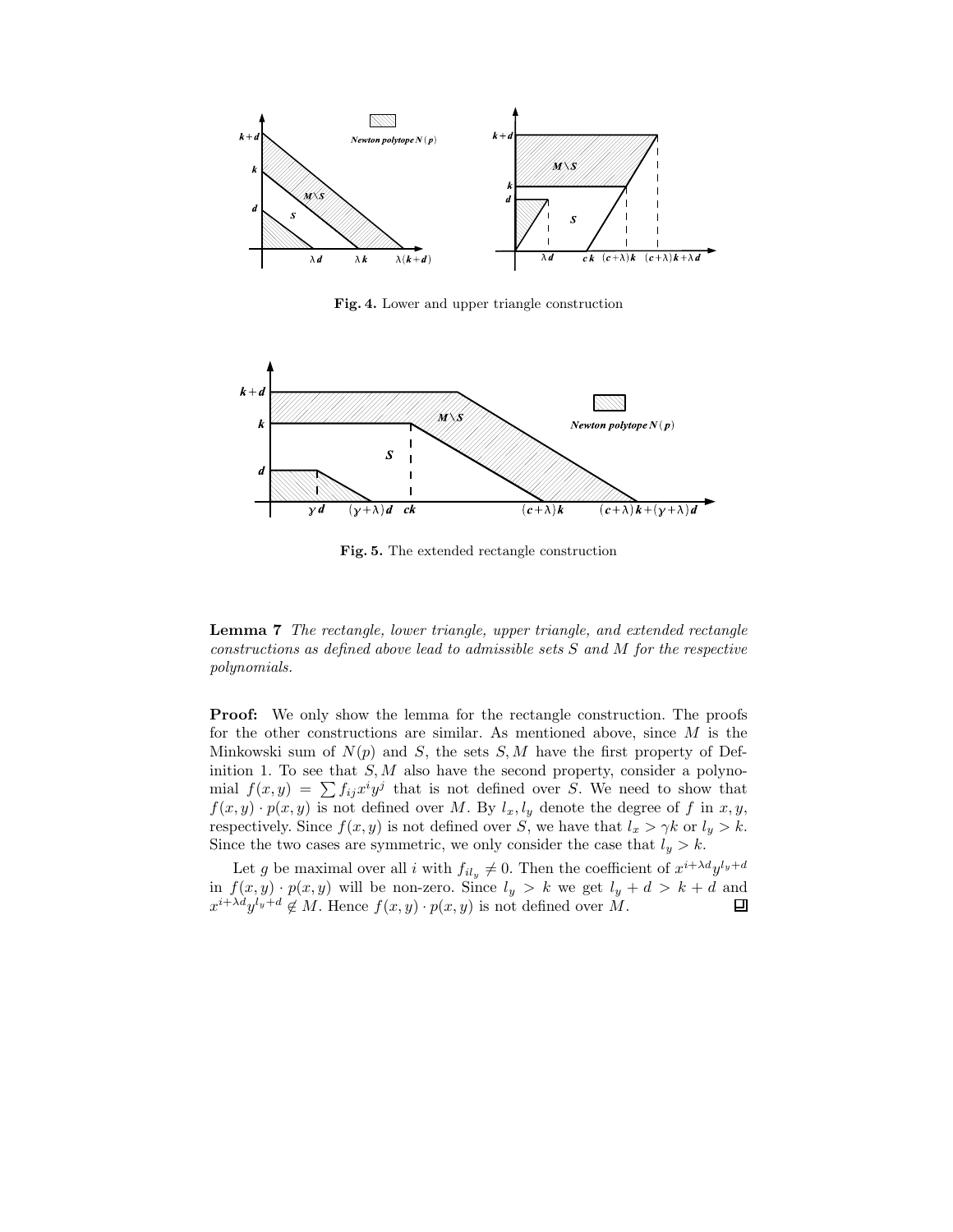# 4 Applications of Our Method

The following lemma is due to Coppersmith [8]. It is often used in the subsequent proofs to remove small error terms from the bounds. Namely, whenever we have a bound of  $B$  for the size of our solution, we can enlarge this bound to  $cB$  by doing some brute-force search. This search increases the time complexity also by a factor of c.

**Lemma 8 (Coppersmith)** Let  $p(x, y) \in \mathbb{Z}[x, y]$ . Assume that we have an algorithm A that finds all pairs  $(x_0, y_0) \in \mathbb{Z}^2$  satisfying

$$
p(x_0, y_0) = 0 \quad \text{ with } |x_0 \cdot y_0| \leq B
$$

in time complexity T. Then one can find all  $(x_0, y_0)$  satisfying

 $p(x_0, y_0) = 0$  with  $|x_0 \cdot y_0| \leq cB$ 

in time complexity cT.

**Proof:** We split our interval  $[-cB, cB]$  into c subintervals of the size 2B centered at some  $x_i$ . For each of the subintervals with center  $x_i$ , we apply algorithm A to the polynomial  $p(x - x_i, y)$  and output the roots in this subinterval. 口

By Lemma 8, whenever we derive a bound of  $B2^{-\mathcal{O}(\delta)}$  in the following theorems, we can also derive a bound of B by increasing the time complexity by a factor polynomial in  $2^{\delta}$ .

### 4.1 Rectangular Shape

We start by analyzing the case, where  $p(x, y)$  has degree  $\delta$  in x and y seperately.

**Theorem 9 (Coppersmith)** Let  $p(x, y) \in \mathbb{Z}[x, y]$  be an irreducible polynomial of degree  $\delta$  in each variable separately. Let  $X, Y \in \mathbb{N}$  and define  $W =$  $||p(xX, yY)||_{\infty}$ . Then we can find all pairs  $(x_0, y_0) \in \mathbb{Z}^2$  satisfying

$$
p(x_0, y_0) = 0
$$
 with  $|x_0| \le X, |y_0| \le Y$ 

in time polynomial in  $\log W$  and  $\delta$  provided that

$$
XY \le W^{\frac{2}{3\delta}} 2^{-\mathcal{O}(\delta)}.
$$

**Proof:** Since the Newton polygon of our polynomial  $p(x, y)$  is a rectangle, we apply Construction 4. We use the parameter setting

$$
k = \max\{\log W, \delta\}, \gamma = 1 \text{ and } \lambda = 1.
$$

According to Construction 4, we shift our polynomial  $p(x, y)$  with all the monomials in  $S = R(k, k)$ . Let  $M = R(k + \delta, k + \delta)$ . By Lemma 7, the sets S and M are admissible for  $p(x, y)$  and Theorem 2 is applicable.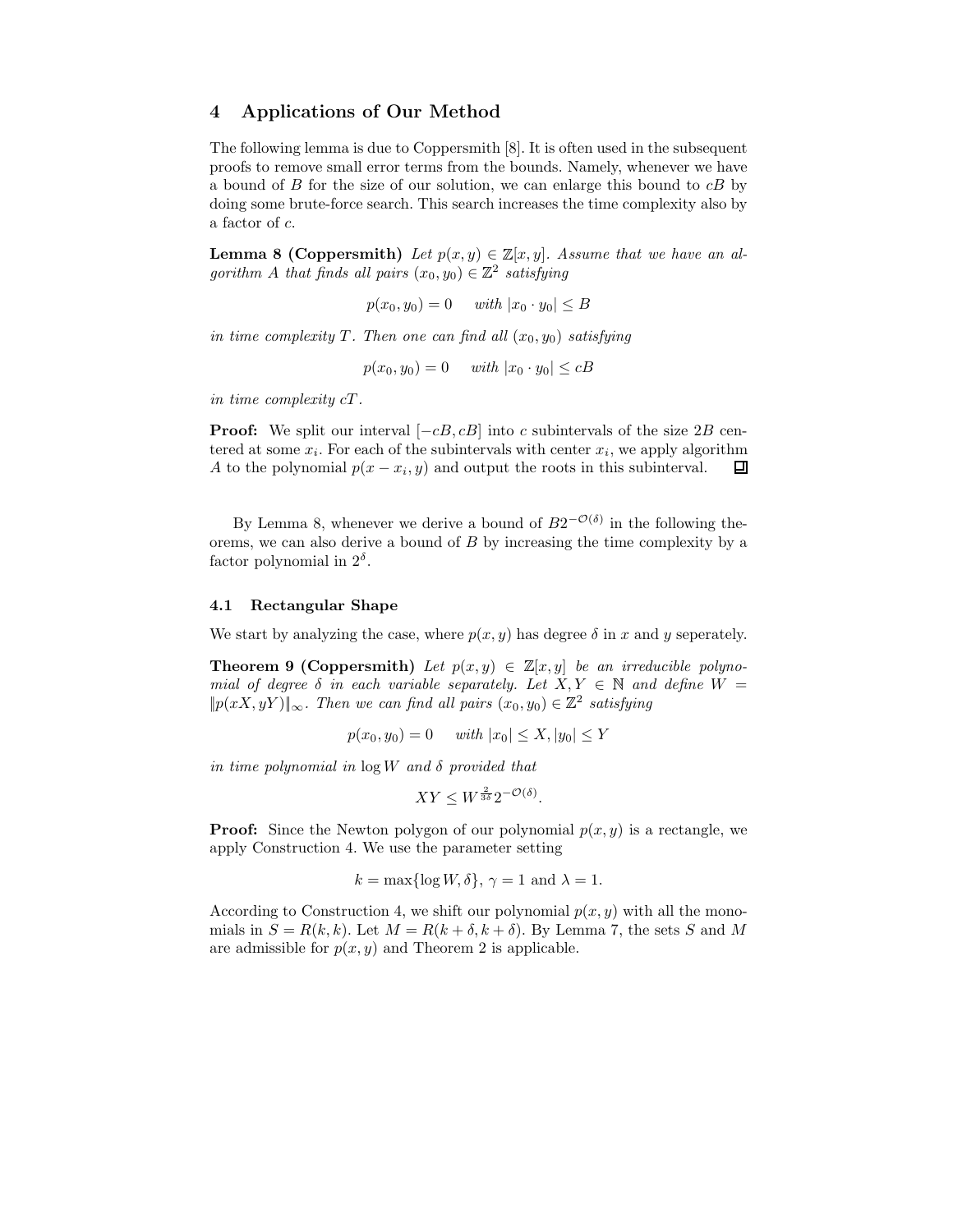Plugging our values of  $\gamma = \lambda = 1$  in the formulas for  $s_x$ ,  $s_y$ , s and m gives us

$$
s_x = s_y = \frac{3\delta}{2}k^2\left(1 + \mathcal{O}\left(\frac{\delta}{k}\right)\right), s \ge k^2 \text{ and } s, m = \mathcal{O}(k^2).
$$

Furthermore, we have  $d_x = d_y = \delta$ . One easily checks the condition  $(m - s)^2 =$  $\mathcal{O}(s d_x d_y)$  of Theorem 2. An application of Theorem 2 with the values of  $s_x, s_y$ , s,  $d_x$  and  $d_y$  leaves us with the condition

$$
(XY)^{\frac{3\delta}{2}k^2(1+\mathcal{O}(\frac{\delta}{k}))}\leq W^{k^2}2^{-\mathcal{O}(k^2\delta^2)}
$$

This implies the bound

$$
XY \le W^{\frac{k^2}{2^{k^2(1+\mathcal{O}(\frac{\delta}{k}))}}} 2^{-\mathcal{O}(\delta)}.
$$

Now we observe that for any x, we have  $\frac{1}{1+x} \leq 1-x$ . Therefore, we can bound the exponent of W by  $\frac{2}{3\delta}(1-\mathcal{O}(\frac{\delta}{k}))$ . This leads to the new condition

$$
XY \le W^{\frac{2}{3\delta}} W^{-\mathcal{O}(\frac{1}{k})} 2^{-\mathcal{O}(\delta)}.
$$

Since we chose  $k \geq \log W$ , our term  $W^{\mathcal{O}(\frac{1}{k})}$  is of constant size. An application of Lemma 8 shows that we can omit this term by increasing the running time only by a constant factor. This concludes the proof of the theorem. 回

### 4.2 Lower Triangular Shape

First, we state the case where  $p(x, y)$  has total degree  $\delta$ . The proof of the following theorem can be found in the full version of the paper.

**Theorem 10 (Coppersmith)** Let  $p(x, y) \in \mathbb{Z}[x, y]$  be an irreducible polynomial of total degree  $\delta$ . Let  $X, Y \in \mathbb{N}$  and define  $W = ||p(xX, yY)||_{\infty}$ . Then we can find all pairs  $(x_0, y_0) \in \mathbb{Z}^2$  satisfying

$$
p(x_0, y_0) = 0
$$
 with  $|x_0| \le X$ ,  $|y_0| \le Y$ 

in time polynomial in  $\log W$  and  $\delta$  provided that

$$
XY \le W^{\frac{1}{\delta}} 2^{-\mathcal{O}(\delta)}.
$$

Next, let us analyze the case  $p(x, y) = f(x) - yN$ , where  $f(x)$  is a univariate polynomial of degree  $\delta$ . This is exactly the univariate modular case and the following result reduces Coppersmith's univariate modular method [6] to the bivariate integer method [7].

In order to state Theorem 11, we use the following notation: Let  $a_1, a_2, \ldots, a_n \in$ Z. We denote by  $gcd(a_1, a_2, \ldots, a_n)$  the greatest integer that divides all  $a_i, i =$  $1 \ldots n$ .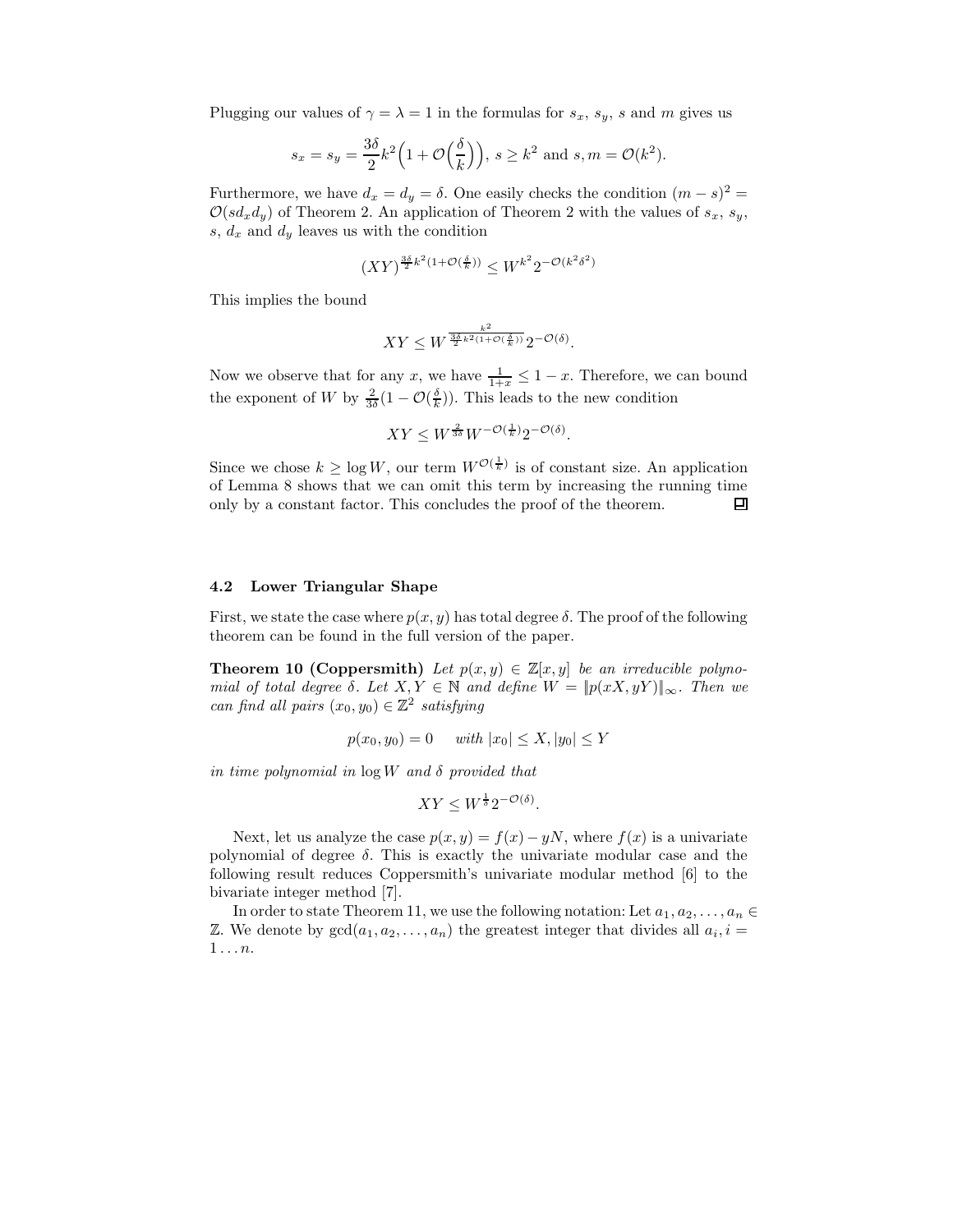**Theorem 11 (Coppersmith)** Let  $N$  be a composite integer of unknown factorization. Let  $f(x) = \sum f_i x^i \in \mathbb{Z}[x]$  be a polynomial of degree  $\delta$  with  $gcd(f_1, f_2, \ldots, f_\delta, N) = 1$ . Furthermore, let  $X \in \mathbb{N}$ . Then we can find all point  $x_0 \in \mathbb{Z}$  satisfying

$$
f(x_0) = 0 \bmod N \quad \text{ with } |x_0| \le X
$$

in time polynomial in  $\log N$  and  $\delta$  provided that

 $X \leq N^{\frac{1}{\delta}}$ .

**Proof:** We define the following bivariate polynomial

$$
p(x, y) = f_N(x) - yN,
$$

where  $f_N(x) = f(x) \text{ mod } N$ . I.e., we reduce the coefficients of  $f(x)$  modulo N. Notice that  $x_0$  is a root of  $f(x_0)$  modulo N iff  $p(x, y)$  has the root  $(x_0, y_0)$  for some  $y_0$  over the integers. Furthermore,  $p(x, y)$  is irreducible. Since we reduced  $f(x)$  by N, we can upper bound the size of  $y_0$  by

$$
|y_0| \le \frac{|f_N(x_0)|}{N} \le X^{\delta} + X^{\delta - 1} + \dots + X^0 \le (\delta + 1)X^{\delta}.
$$

Let us define  $Y = (\delta + 1)X^{\delta}$ . Then we obtain  $W = ||f(xX, yY)||_{\infty} = YN$ .

The shape of the Newton polygon of  $p(x, y)$  is a lower triangle. Therefore, we apply Construction 5. Here, we use the parameter setting

 $k = \max\{\log W, \delta\}, d = 1 \text{ and } \lambda = \delta.$ 

That means, we apply the shifts with the monomials in  $S = L(0, k, \delta)$  to the polynomial  $f(x, y)$ . Let  $M = L(0, k + \delta, \delta)$ . By Lemma 7 the sets S and M are admissible for  $p(x, y)$ , and Theorem 2 is applicable.

Setting the values  $d = 1$  and  $\lambda = \delta$  in our formulas for  $s_x$ ,  $s_y$ , s and m provides us with the bounds

$$
s_x = \frac{\delta^2}{2}k^2\Big(1+\mathcal{O}\Big(\frac{1}{k}\Big)\Big),\, s_y = \frac{\delta}{2}k^2\Big(1+\mathcal{O}\Big(\frac{1}{k}\Big)\Big),\, s\geq \frac{\delta}{2}k^2\,\,\text{and}\,\, s,m = \mathcal{O}(\delta k^2).
$$

Furthermore, we observe that  $d_x = \delta$  and  $d_y = 1$ . One easily checks that our parameters satisfy the condition  $(m - s)^2 = \mathcal{O}(s d_x d_y)$  of Theorem 2.

Using these values in combination with Theorem 2 leads to the condition

$$
X^{\frac{\delta^2}{2}k^2(1+\mathcal{O}(\frac{1}{k}))} Y^{\frac{\delta}{2}k^2(1+\mathcal{O}(\frac{1}{k}))} \leq W^{\frac{\delta}{2}k^2} 2^{-\mathcal{O}(\delta^2k^2)}
$$

Since  $W = YN$ , we obtain

$$
X^{\frac{\delta^2}{2}k^2(1+\mathcal{O}(\frac{1}{k}))} \leq N^{\frac{\delta}{2}k^2} Y^{-\mathcal{O}(\delta k)} 2^{-\mathcal{O}(\delta^2 k^2)}
$$

Analogous to the reasoning in the proof of Theorem 9, this implies the bound

$$
X \le N^{\frac{1}{\delta}} N^{-\mathcal{O}\left(\frac{1}{\delta k}\right)} Y^{-\mathcal{O}\left(\frac{1}{\delta k}\right)} 2^{-\mathcal{O}\left(1\right)}.
$$
 (2)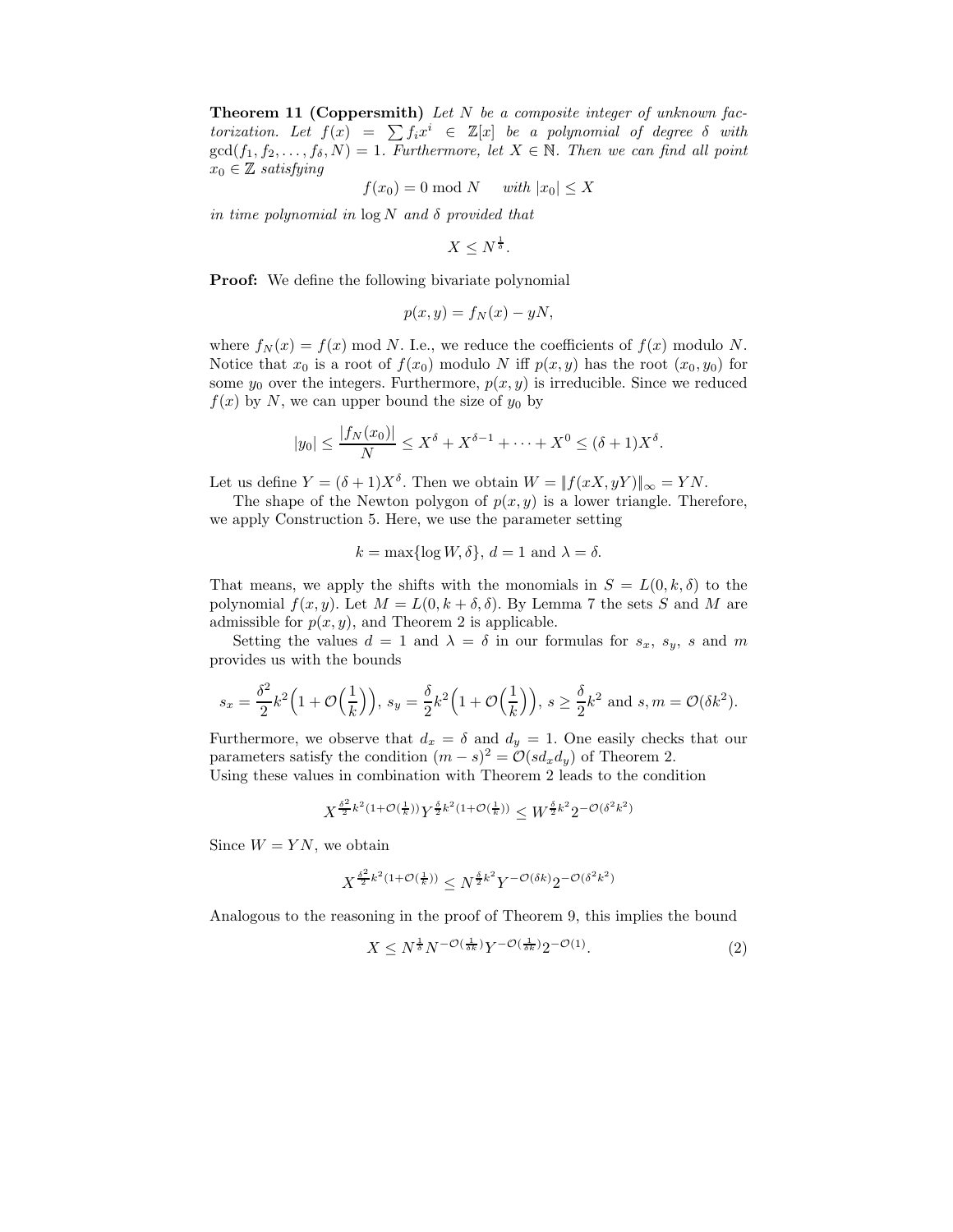By our setting, we have  $k \geq \log W$  which bounds the term  $(NY)^{-\mathcal{O}(\frac{1}{\delta k})}$  $W^{-\mathcal{O}(\frac{1}{\delta k})}$  by a constant. An application of Lemma 8 shows that we can increase the bound in (2) to the desired bound  $X \leq N^{\frac{1}{\delta}}$  by increasing the running time by a constant factor.

By Theorem 2, we know that the running time of our algorithm is polynomial in  $\log W$  and  $\delta$ . It remains to show that  $\log W$  is also a polynomial in log N and  $\delta$ . Since our condition in inequality (2) implies that  $X \leq N^{\frac{1}{\delta}}$ , we have  $W = YN = (\delta+1)X^{\delta}N \leq (\delta+1)N^2$  or equivalently log  $W \leq \log(\delta+1)+2\log N$ .<br>This concludes the proof of the theorem. This concludes the proof of the theorem.

#### 4.3 Upper Triangular Shape

In this subsection, we analyze a variant of Coppersmith's univariate modular approach, where one solves polynomial equations modulo a divisor of N. We start by reproducing the Boneh, Durfee and Howgrave-Graham [4] lattice-based factoring for RSA-moduli  $N = p^r q$ ,  $r \ge 1$ , which is a generalization of "factoring" with high bits known" of Coppersmith [8].

**Theorem 12 (BDH)** Let  $N = p^r q$  be an RSA modulus, where p and q are primes of the same bit-size and  $r \geq 1$  is an integer. Suppose we are given an approximation  $\tilde{p}$  of p with

$$
|p-\tilde{p}|\leq N^{\frac{r}{(r+1)^2}}.
$$

Then we can find the factorization of N in time polynomial in  $\log N$  and r.

**Proof:** We define the polynomial

$$
f(x, y) = (\tilde{p} + x)^{r}y - N.
$$

with the root  $(x_0, y_0) = (p - \tilde{p}, q)$ . Let  $X = N^{\frac{r}{(r+1)^2}}$ , then by our assumption  $|x_0| \leq X$ . Now, let us also find an upper bound Y for the size of  $y_0 = q$ . Since p and q are of the same bit-size, we know that  $p > \frac{q}{2}$ . Therefore, we obtain  $q =$  $\frac{N}{p^r} < \frac{2^r N}{q^r}$  which gives us  $q^{r+1} < 2^r N$ . This yields the upper bound  $q < 2N^{\frac{1}{r+1}}$ . Thus, we set  $Y = 2N^{\frac{1}{r+1}}$ . Obviously, we have  $W = ||f(xX, yY)||_{\infty} \ge N$ .

Since the structure of the Newton polygon of our polynomial  $f(x, y)$  is an upper triangle, we apply Construction 6. Here we use the parameter setting

$$
k = \max\{\log N, r\}, d = 1, \lambda = r \text{ and } c = 1.
$$

Thus, we use the shifts of the polynomial  $f(x, y)$  with all the monomials in  $S = R(k, k) \cup U(k, k, r)$ . Let  $M = R(k + 1, k) \cup U(k, k + 1, r)$ . By Lemma 7, the sets  $S$  and  $M$  are admissible. Therefore, Theorem 2 is applicable.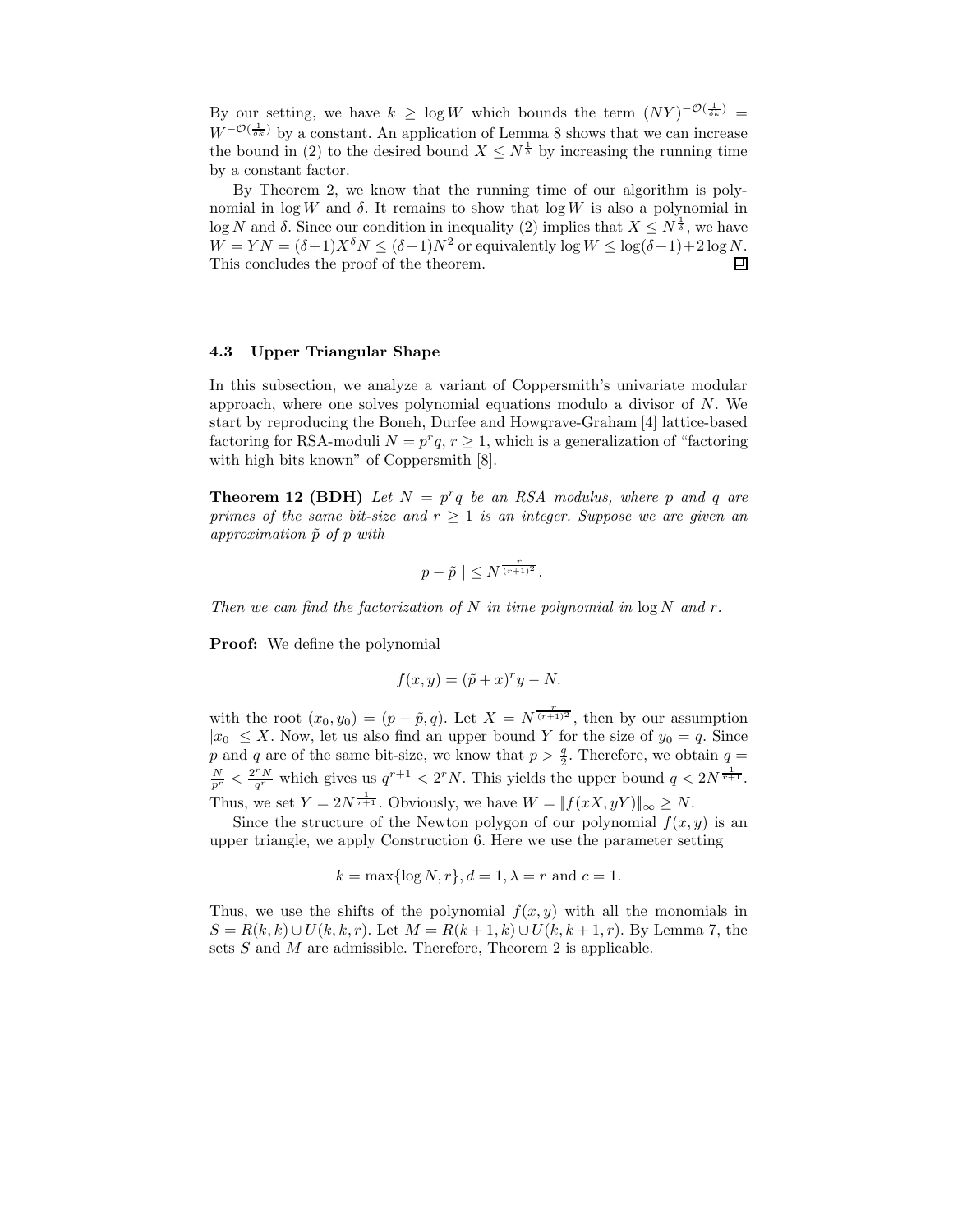Plugging the values  $d = 1, \lambda = r$  and  $c = 1$  into our formulas for  $s_x$ ,  $s_y$ , s and m yields

$$
s_x = \frac{(r+1)^2}{2}k^2\left(1+\mathcal{O}\left(\frac{1}{k}\right)\right), s_y = (r+1)k^2\left(1+\mathcal{O}\left(\frac{1}{k}\right)\right)
$$

$$
s \ge \left(\frac{r}{2}+1\right)k^2 \text{ and } s, m = \mathcal{O}(rk^2)
$$

Furthermore, we have  $d_x = r$  and  $d_y = 1$ . One can check that these parameters meet the condition  $(m - s)^2 = \mathcal{O}(s d_x d_y)$  of Theorem 2.

Now we apply Theorem 2 with the above parameters, which gives us

$$
X^{\frac{(r+1)^2}{2}k^2(1+\mathcal{O}(\frac{1}{k}))}Y^{(r+1)k^2(1+\mathcal{O}(\frac{1}{k}))} \leq W^{(\frac{r}{2}+1)k^2}2^{-\mathcal{O}(r^2k^2)}.
$$

Using  $Y = 2N^{\frac{1}{r+1}}$  and  $W \ge N$  leads to the new condition

$$
X^{\frac{(r+1)^2}{2}k^2(1+\mathcal{O}(\frac{1}{k}))} \leq N^{\frac{r}{2}k^2-\mathcal{O}(k)}2^{-\mathcal{O}(r^2k^2)}.
$$

This in turn gives us

$$
X \le N^{\frac{\frac{r}{2}k^2}{(r+1)^2} \frac{1}{k^2(1+\mathcal{O}(\frac{1}{k}))}} N^{-\mathcal{O}(\frac{1}{r^2k})} 2^{-\mathcal{O}(1)},
$$

which can be transformed into

$$
X \le N^{\frac{r}{(r+1)^2}} N^{-\mathcal{O}(\frac{1}{rk})} 2^{-\mathcal{O}(1)}.
$$

Since  $k \geq \log N$ , an application of Lemma 8 gives us the desired bound  $X \leq N^{\frac{r}{(r+1)^2}}$  by an increase of the running time by a constant factor.  $N^{\frac{r}{(r+1)^2}}$  by an increase of the running time by a constant factor.

For the special case  $r = 1$ , we use the polynomial  $p(x, y) = (\tilde{p} + x)y - N$  in the analysis of the proof of Theorem 12. In contrast, Coppersmith [8] proposed to use the polynomial  $p'(x, y) = (\tilde{p} + x)(\tilde{q} + y) - N$ , where  $\tilde{q} = \frac{N}{\tilde{p}}$ .

For  $r = 1$ , both polynomials give the same bound (but  $p(x, y)$  yields smaller lattice bases, so it should lead to a faster algorithm in practice). Interestingly, for  $r > 1$  the polynomial  $(\tilde{p} + x)^r y - N$  yields a better bound than its counter-part with  $\tilde{q}$ , although we have to increase the bound on  $y_0$ . But this disadvantage is outweighed by the fact that the shape of  $p(x, y)$  is upper triangular rather than rectangular, and that we can increase W to N.

In the following theorem, we analyze the more general case where we want to solve a univariate polynomial  $f(x)$  with  $f(x_0) = \overline{c}b$  for some small root  $x_0$  and some (unknown) divisor b of N. Here, we assume that  $\bar{c}$  is a known constant. By the result of the theorem, a large  $\bar{c}$  helps to improve the bound. Unfortunately, we are not aware of an application with  $\bar{c} > 1$ .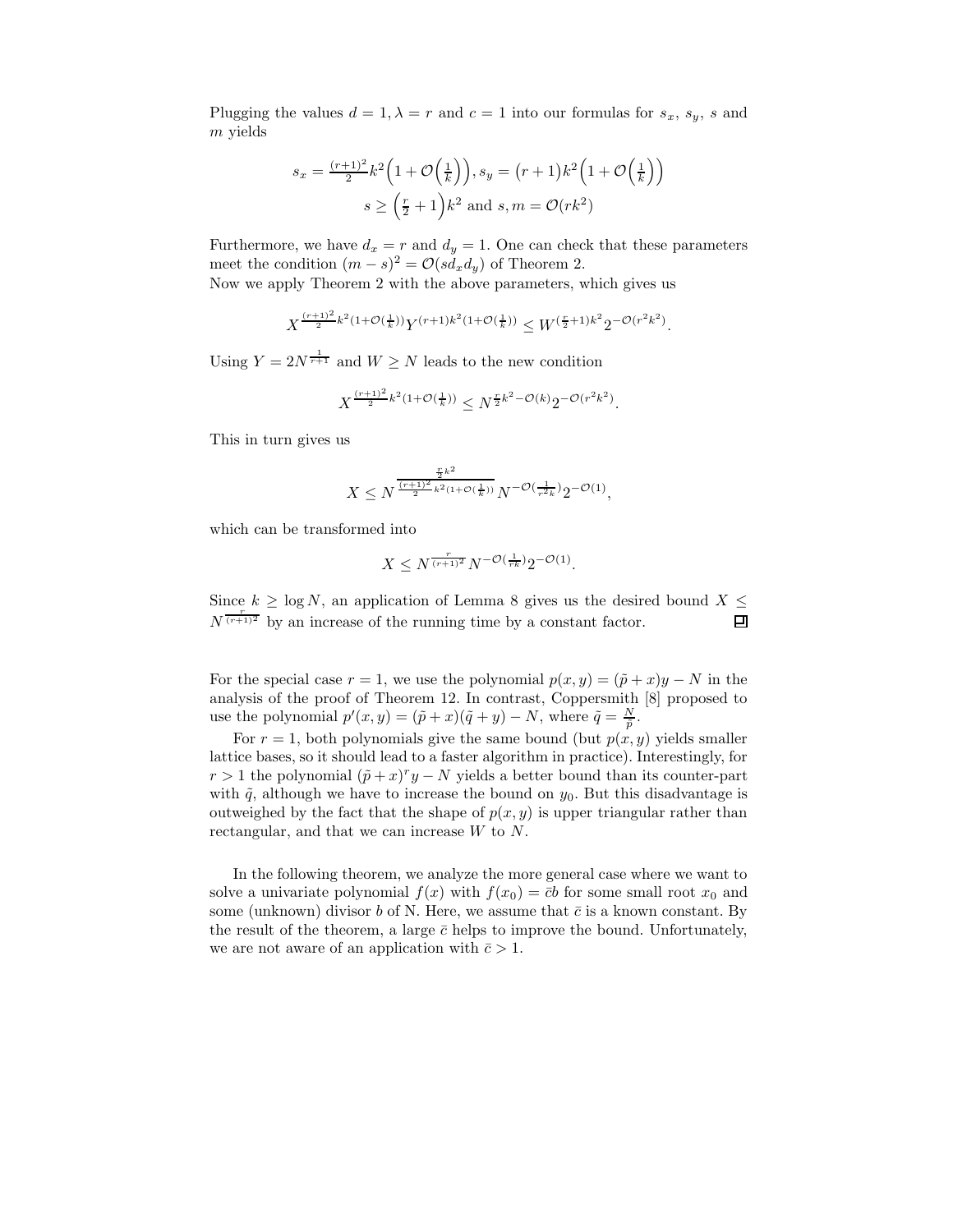Theorem 13 Let N be a composite integer of unknown factorization with divisor  $b \geq N^{\beta}$ . Let  $f(x) = \sum f_i x^i \in \mathbb{Z}[x]$  be a polynomial of degree  $\delta$  with  $gcd(f_1, f_2, \ldots, f_\delta, \overline{c}N) = 1$ . Then we can find all points  $x_0 \in \mathbb{Z}$  satisfying  $f(x_0) =$  $\bar{c}b$  for some known constant  $\bar{c} = N^{\gamma}, \gamma \geq 0$  in time polynomial in  $\log N, \delta$  and  $\gamma$ provided that

$$
|x_0| \le N^{\frac{(\beta+\gamma)^2}{\delta(1+\gamma)}}.
$$

**Proof:** We define the following bivariate polynomial

$$
p(x, y) = f(x)y - \bar{c}N.
$$

Notice that  $p(x, \frac{N}{b})$  has the same roots as  $f(x) - \bar{c}b$  over the integers. Furthermore,  $p(x, y)$  is irreducible. Define  $y_0 = \frac{N}{b}$ . Since  $b \ge N^{\beta}$ , we know that  $y_0 \leq N^{1-\beta}$ . Let  $Y = N^{1-\beta}$  denote this upper bound for  $y_0$ .

Next, we will determine all integer roots  $(x_0, y_0)$  of  $p(x, y)$  with the property that  $|x_0| \leq X$  and  $|y_0| \leq Y$ . Among these roots must be all roots of  $f(x) - \bar{c}b$ . (It may happen that we additionally find roots of  $f(x) - \bar{c}b'$  for some other divisor  $b'$  of  $N$ .)

We observe that  $W = ||f(xX, yY)||_{\infty} \ge \bar{c}N$ .

Notice that the structure of the Newton polygon of  $p(x, y)$  is an upper triangle. Therefore, we apply Construction 6. In this case, we use the parameter setting

$$
k = \max\{\log N, \delta, \gamma\}, d = 1, \lambda = \delta \text{ and } c = \frac{(1 - \beta)\delta}{\beta + \gamma}
$$

That means that we shift the polynomial  $p(x, y)$  with all the monomials in the set  $S = R(k, ck) \cup U(ck, k, \delta)$ . Let  $M = R(k+1, ck) \cup U(ck, k+1, \delta)$ . By Lemma 7 the sets S and M are admissible for  $p(x, y)$ . Therefore, Theorem 2 is applicable.

If we plug in the values of  $d, \lambda$  and c in our formulas for  $s_x$ ,  $s_y$ , s and m, we obtain

$$
s_x = \frac{\delta^2 (1+\gamma)^2}{2(\beta+\gamma)^2} k^2 \left(1 + \mathcal{O}(\frac{1}{k})\right), \ s_y = \frac{\delta(1+\gamma)}{\beta+\gamma} k^2 \left(1 + \mathcal{O}(\frac{1}{k})\right),
$$

$$
s \ge \frac{\delta(2-\beta+\gamma)}{2(\beta+\gamma)} k^2 \text{ and } s, m = \mathcal{O}(\delta k^2)
$$

Notice that  $d_x = \delta$  and  $d_y = 1$ . We easily check that the condition  $(m - s)^2 =$  $\mathcal{O}(s d_x d_y)$  of Theorem 2 is satisfied.

Using  $Y = N^{1-\beta}$  and  $W \ge \bar{c}N = N^{1+\gamma}$ , an application of Theorem 2 yields

$$
X^{\frac{\delta^2(1+\gamma)^2}{2(\beta+\gamma)^2}k^2(1+\mathcal{O}(\frac{1}{k}))}N^{\frac{\delta(1+\gamma)(2-2\beta)}{2(\beta+\gamma)}k^2(1+\mathcal{O}(\frac{1}{k}))} \leq N^{\frac{\delta(1+\gamma)(2-\beta+\gamma)}{2(\beta+\gamma)}k^2}2^{-\mathcal{O}(\delta^2k^2)}.
$$

This can be rewritten as

$$
X^{\frac{\delta^2(1+\gamma)^2}{2(\beta+\gamma)^2}k^2(1+\mathcal{O}(\frac{1}{k}))} \le N^{\left(\frac{\delta(1+\gamma)(2-\beta+\gamma)}{2(\beta+\gamma)} - \frac{\delta(1+\gamma)(2-2\beta)}{2(\beta+\gamma)}\right)k^2}N^{-\mathcal{O}(\delta k)}2^{-\mathcal{O}(\delta^2k^2)},
$$

which simplifies to

$$
X^{\frac{\delta^2(1+\gamma)^2}{2(\beta+\gamma)^2}k^2(1+\mathcal{O}(\frac{1}{k}))}\leq N^{\frac{\delta(1+\gamma)}{2}k^2}N^{-\mathcal{O}(\delta k)}2^{-\mathcal{O}(\delta^2k^2)}
$$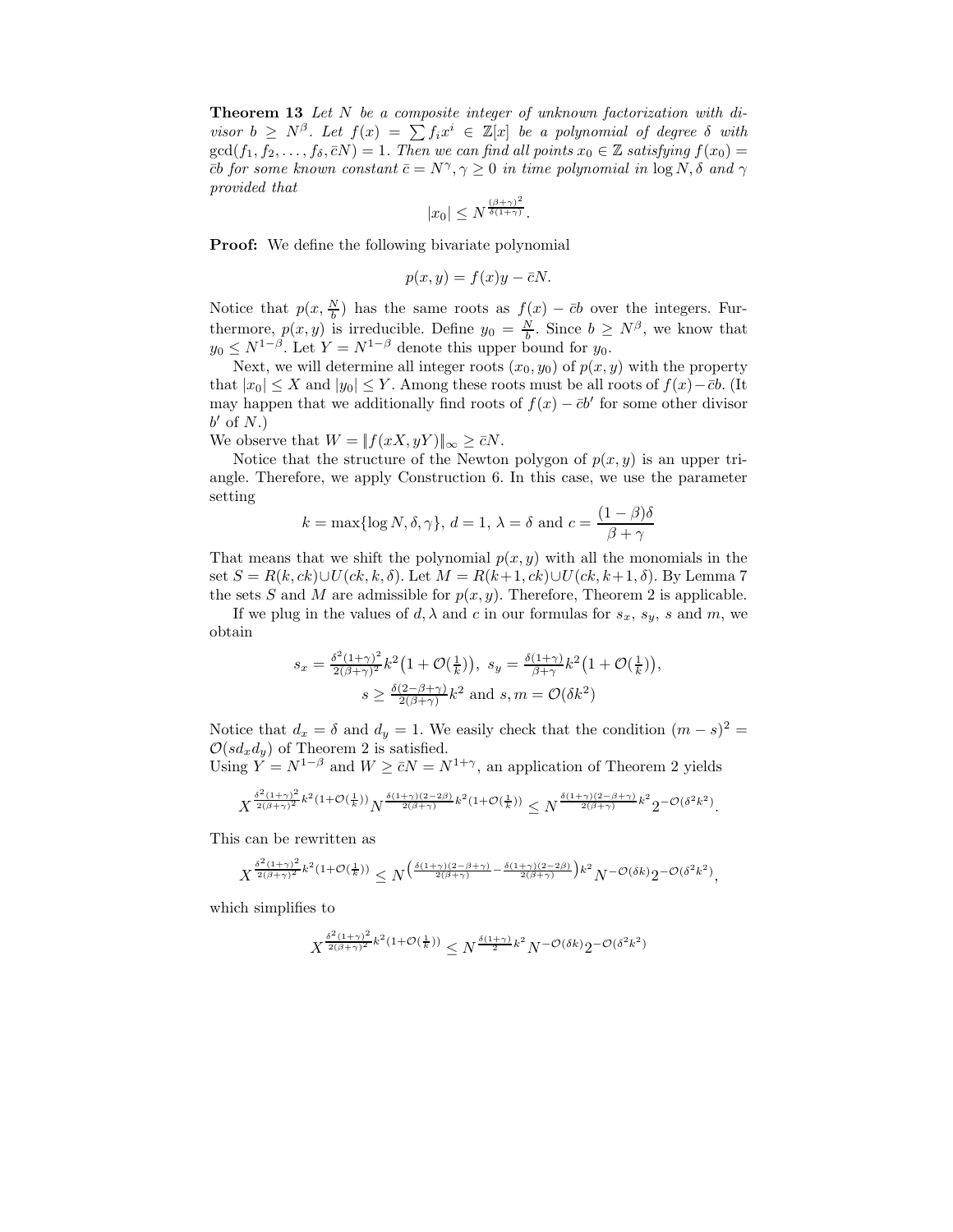This in turn gives us the new condition

$$
X \le N^{\frac{(\beta+\gamma)^2}{\delta(1+\gamma)}} N^{-\mathcal{O}\left(\frac{1}{\delta k}\right)} 2^{-\mathcal{O}(1)}
$$

Since  $k \geq \log N$ , an application of Theorem 8 yields the desired bound.

回

As the special case  $\bar{c} = 1$  of Theorem 13, we obtain the following corollary.

Corollary 14 Let N be a composite integer of unknown factorization with divisor  $b \geq N^{\beta}$ . Let  $f(x) = \sum f_i x^i \in \mathbb{Z}[x]$  be a polynomial of degree  $\delta$  with  $gcd(f_1, f_2, \ldots, f_\delta, N) = 1$ . Then we can find all points  $x_0 \in \mathbb{Z}$  satisfying  $f(x_0) =$ b in time polynomial in  $\log N$  and  $\delta$  provided that

$$
|x_0| \leq N^{\frac{\beta^2}{\delta}}.
$$

An application of Corollary 14 is again "factoring with high bits known" [8]: Let  $N = pq$  with  $p > q$ . Define  $f(x) = \tilde{p} + x$ . We want to find  $x_0 = p - \tilde{p}$ with  $f(x_0) = p$ . We have  $p \geq N^{\frac{1}{2}}$ , which implies  $\beta = \frac{1}{2}$ . Hence, we obtain the well-known bound  $|x_0| \leq N^{\frac{1}{4}}$ .

Another application is the deterministic reduction of May [13]: Let  $N = pq$ be an RSA modulus and let  $(e, d)$  satisfy  $ed = 1 \text{ mod } \phi(N)$ . Suppose, we are given  $(N, e, d)$ . Define  $f(x) = N - x$ . We want to find  $x_0 = p + q - 1 \approx N^{\frac{1}{2}}$  with  $f(x_0) = \phi(N)$ . Notice that we know the multiple  $ed-1$  of  $\phi(N)$ . Let  $ed-1 = N^{\alpha}$ with  $\alpha \leq 2$ . Then we can set  $\beta = \frac{1}{\alpha}$ . Therefore, we can recover  $x_0$  as long as  $|x_0| \leq N^{\frac{1}{\alpha}}$ . Since  $\alpha \leq 2$ , our bound is at least of the desired size  $N^{\frac{1}{2}}$ .

Similar to the case of "factoring with high bits known", the reduction yields another polynomial than originally proposed by May. Here, we obtain the polynomial  $p(x, y) = (N - x)y + 1 - ed$ , whereas May suggested to use  $p'(x, y) =$  $(N-x)(\tilde{k}+y)+1 - ed$  with  $\tilde{k} = \frac{ed-1}{N}$ . Again, we can ignore the knowledge provided by  $\tilde{k}$  in the analysis without affecting the bound. As before,  $p(x, y)$ should be preferred in practice since it yields smaller lattice bases.

We want to point out that a result similar to the bound given in Corollary 14 has been given by Howgrave-Graham [11]. He showed a bound of  $N^{\beta^2}$ for solving  $f(x) = 0$  mod b, where  $f(x)$  has degree 1. This was later generalized by May [14] to  $N^{\frac{\beta^2}{\delta}}$  for  $f(x)$  of degree  $\delta$ . Notice that these approaches allow to solve  $f(x) = c'b$  for some unknown c' as opposed to  $f(x) = \overline{c}b$  for some known  $\overline{c}$ as in Theorem 13.

We pose the open problem to reduce this case of unknown  $c'$  to the bivariate integer case or a provable trivariate integer case. To our knowledge, this is the only rigorous variant of Coppersmith's method which is not covered by our new approach.